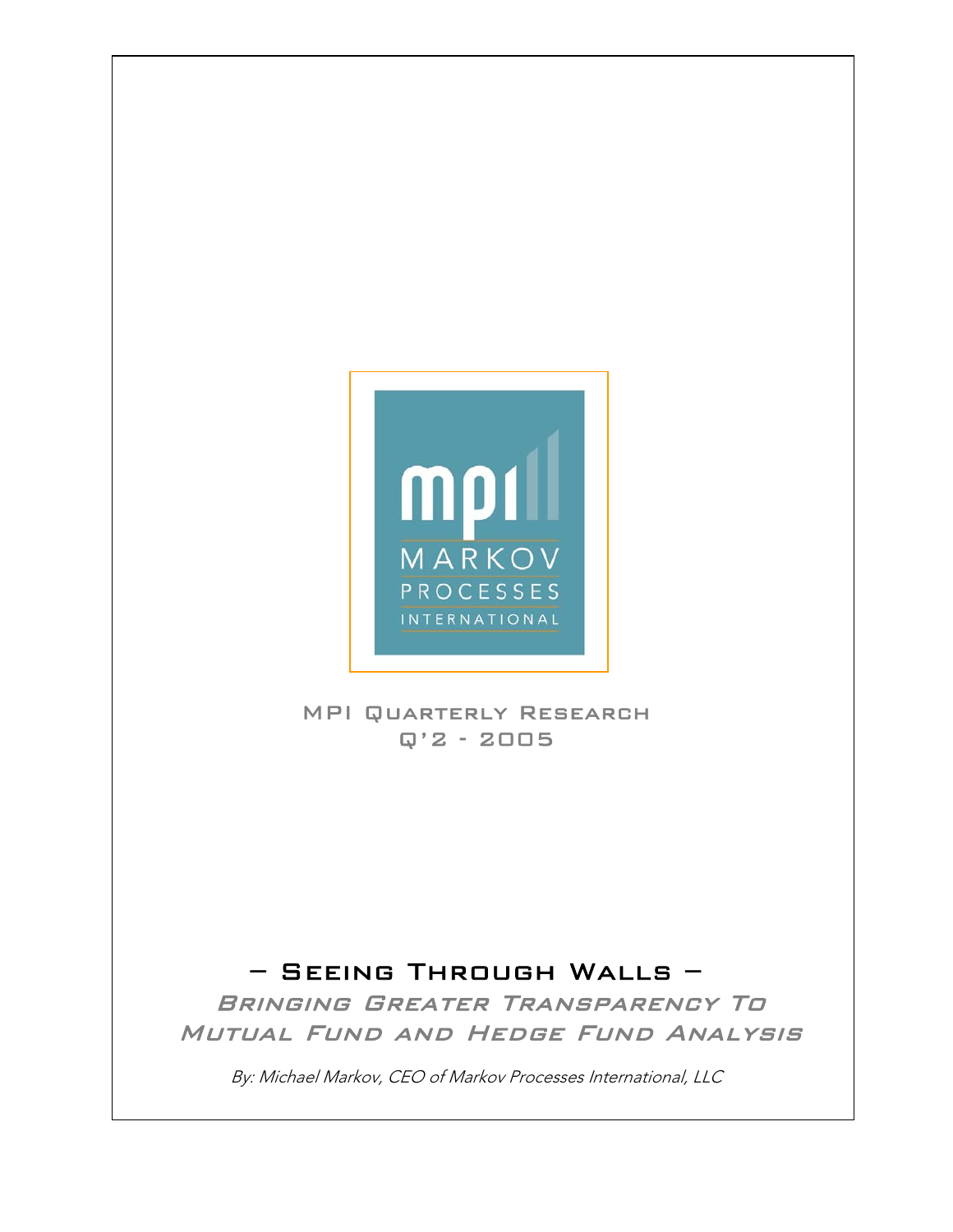### Introduction

The following report reviews traditional applications of Returns-Based Style Analysis (RBSA) and details a new proprietary Dynamic Style Analysis (DSA) methodology developed by Markov Processes International, LLC (MPI) improving upon RBSA to provide hedge fund and hedge fund of funds managers with an unprecedented view into the workings of individual funds for due diligence, performance analysis and risk management.

#### MPI and RBSA

Over the past eight years, MPI's Stylus Pro Suite, a proprietary software application for Returns-Based Style Analysis (RBSA), has helped investment professionals across the globe to gain insight into portfolio structure and identify shifts using only historical performance data.

For example, using only mutual fund daily net asset values (NAV), MPI's technology can help to verify whether a fund manager was buying technology stocks and selling financials in the last several weeks, or perhaps selling equities while buying bonds. By providing this vital added level of transparency, MPI's tools have been widely adopted by financial services organizations for use in risk management, competitive intelligence, investment research and product development.

MPI's founders were the first to develop a returns-based tool for daily analysis. Since inception, MPI's applications have garnered accolades from prominent members of the investment community including Nobel Laureate Bill Sharpe, the originator of returns-based style analysis. (see Appendix 1).

MPI's Stylus Pro application is used by investment research analysts to prepare for portfolio manager interviews and assists in manager searches for subadvisors or acquisitions. The application can also be used to provide valuable daily analysis of funds to track fund shifts that could save investors millions if applied early enough, especially following major fund transitions. Following is an example of just such an application of the technology.

#### RBSA as Early Warning Tool

On May 14, 2001, The Wall Street Journal article "Two Fidelity Funds Suffer After Manager's Departure, " described how a dramatic strategy shift in one of the largest Fidelity funds caused tremendous losses to unsuspecting investors.

George Vanderheiden, one of the most prominent investors in the industry and the manager of Fidelity Destiny I and Fidelity Advisor Growth Opportunities funds (\$36B under management during his tenure as fund manager), ran a bearish portfolio amid the tech bubble in the late 1990s. According to the fund's report it maintained only about 12% in tech stocks in early 2000.

In February 2000, Mr. Vanderheiden resigned and a new manager, Karen Firestone, took over and rapidly accelerated tech stock acquisition to 40% in just in two months. In May 2000, the technology market collapsed and by May 2001 fund investors realize two distressing facts (a) they had, in fact, invested in a very aggressive portfolio and (b) instead of making 22-23% -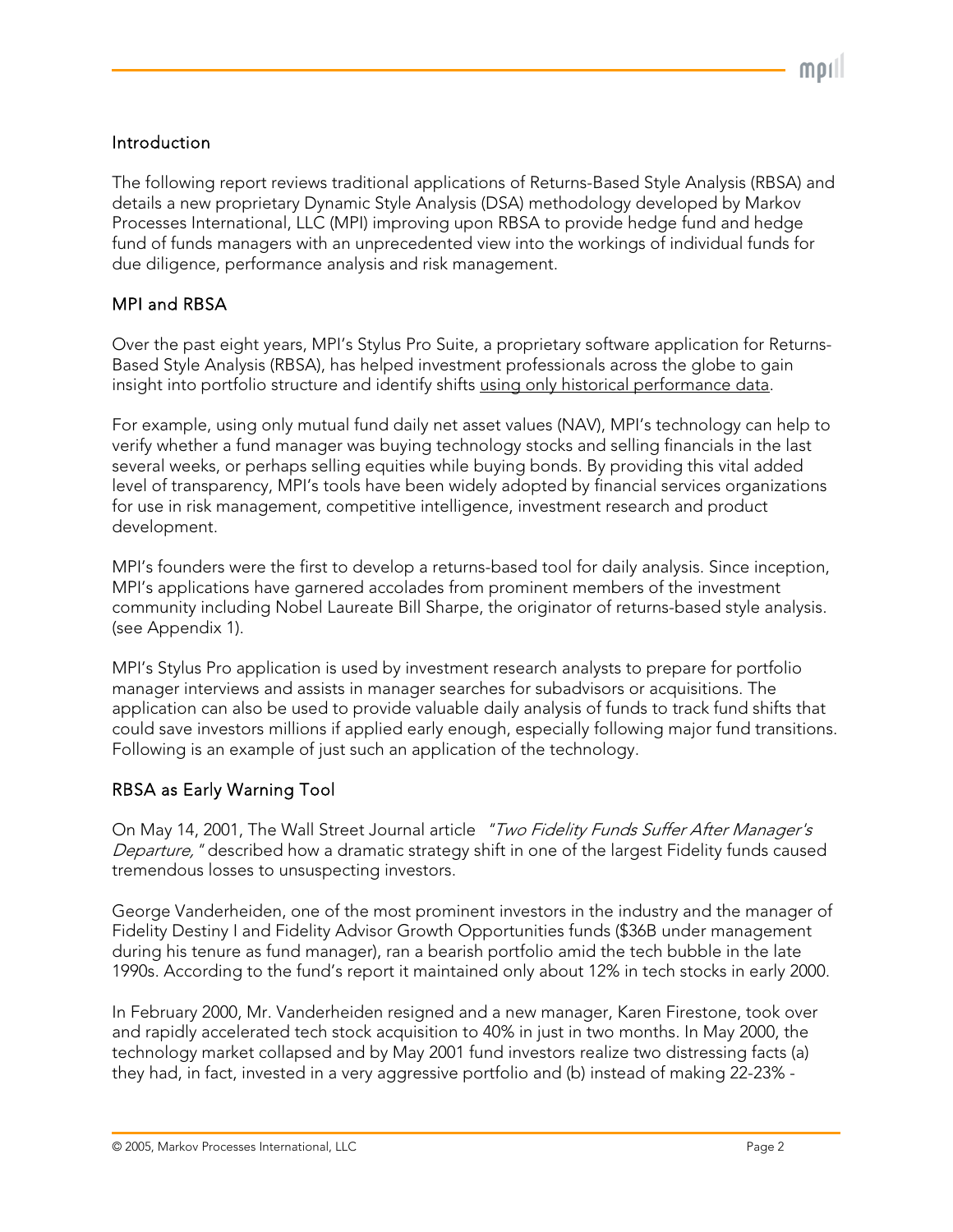assuming the fund maintained Vanderheiden's original portfolio at the time of his departure they lost 20% with the new manager, and in the end lost well over 40% in opportunity cost.



The chart below (Figure 1) shows the performance of large technology stocks from the late 1990s – 2001 and provides a setting for fund dynamics during the management change.

### Figure 1. Performance of Technology Index

The following will demonstrate that an analysis of the fund's daily NAVs using MPI tools could have provided an early warning to investors and could have helped them gain insight into the internal dynamics of the fund even when holdings data is not available.

The focus of Returns-Based analysis is in finding a dynamic portfolio of generic market indices that tracks a fund's performance as close as possible. For the analysis of the Destiny Fund, we used only fund daily NAVs and S&P 500 Index sector returns. Holdings information was not used. The result of this analysis is provided in the area chart below (Figure 2). In this chart each color represents the percentage weight of an index in the "style" portfolio (the portfolio that best explains the manager's return behavior). The area above the zero line represents long positions while the area below the zero line represents short positions. If one draws a vertical line at any time point, it will be divided by color bands proportionally to the amounts allocated to each index in the portfolio.

MDI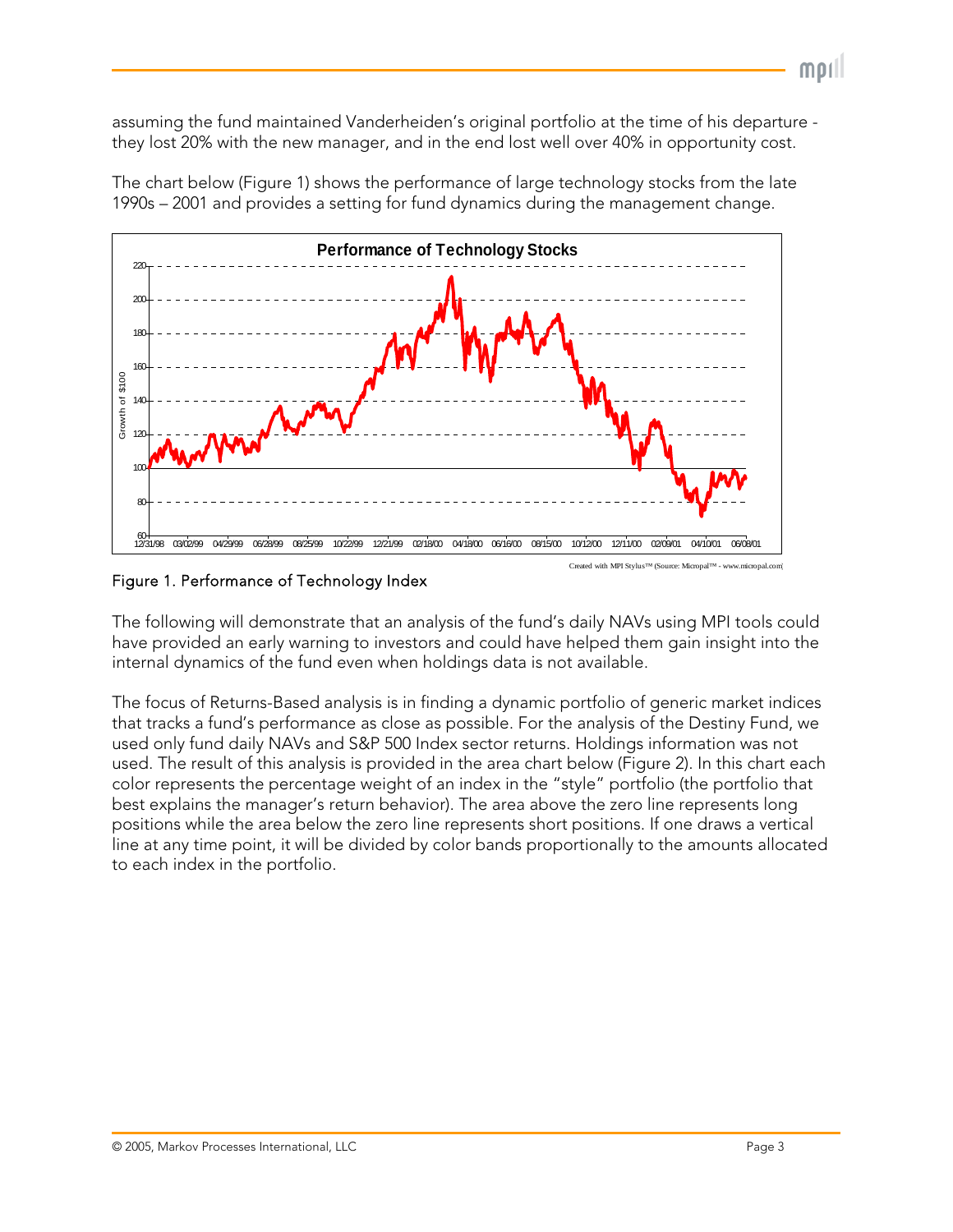



Figure 2. Results of Daily Analysis

Note that the overall dynamics of the fund positions match the article numbers resulting in the bond position diminishing rapidly following the departure of the veteran manager. The timing of accumulation of technology stocks is also confirmed. We separated the technology position on the chart below (Figure 3) and placed labels with the numbers cited in the article on the chart to assist in following the manager strategy (according to manager interviews).



Figure 3. Technology Allocations from Daily Analysis

Note that dynamics of the tech positions are confirmed with remarkable accuracy, providing a strong validation that daily fund NAVs contain a wealth of information that can be used to benefit investors.

Now, MPI has improved on RBSA to meet the unique needs of the hedge fund market. Using the knowledge base from developing traditional RBSA technology and its experience analyzing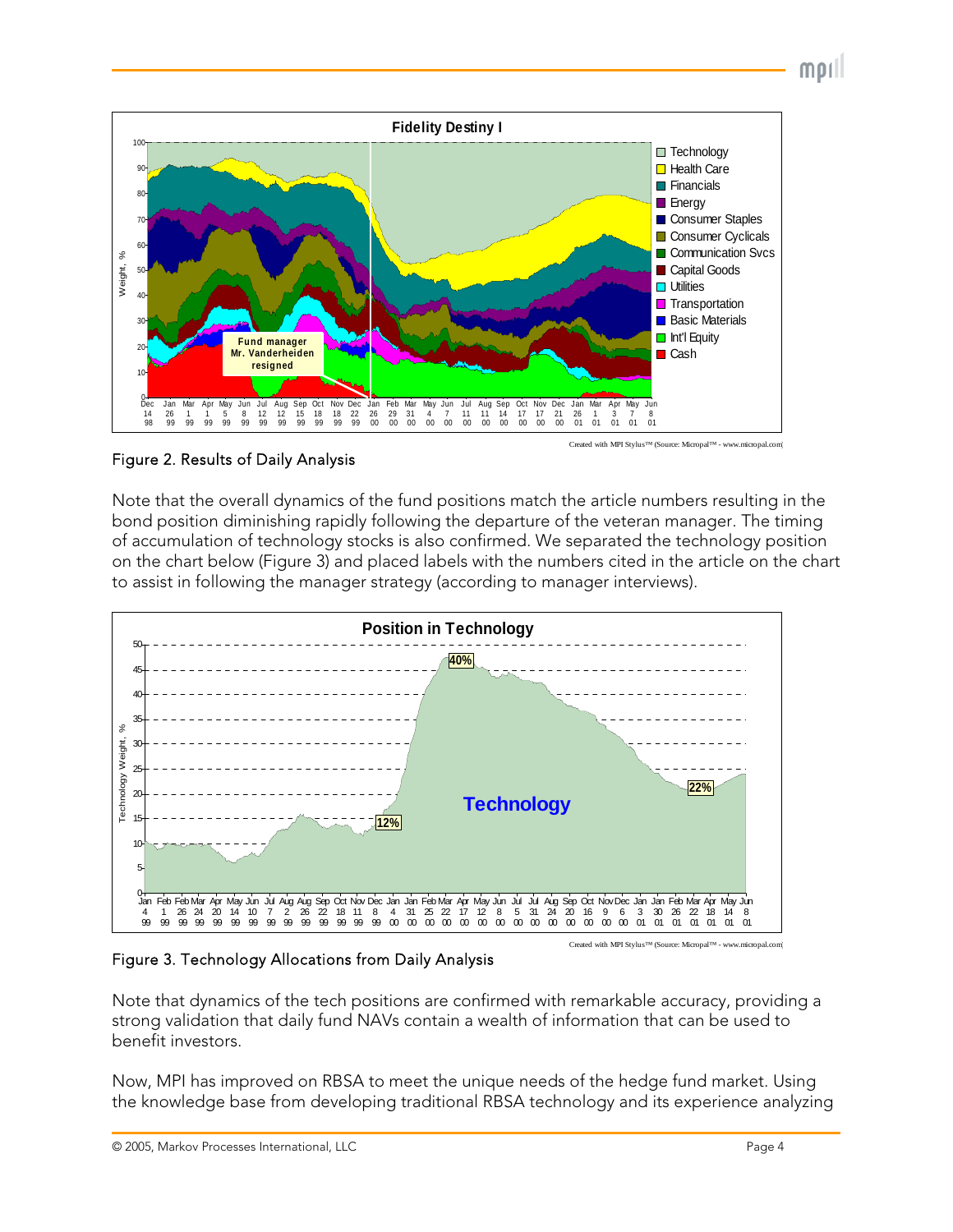alternative investments, MPI focused on applying an improved methodology to address the intricacies and "behind-the scenes" processes of the hedge fund market.

# MPI's Tools Help to "Reverse-Engineer" Hedge Funds – Applying New RBSA Methodologies for Better Hedge Fund Transparency

It is MPI's belief and expectation that hedge fund analysis should achieve the same level of transparency and insight as with traditional mutual funds. Until recently, the applicability of returns-based analysis to alternative investment products was relatively limited. As compared with traditional investments, hedge funds may take significant short positions, employ leverage and engage in very rapid, almost instantaneous strategy changes with the help of derivatives. Unfortunately, traditional "window-based" regression techniques are limited in their ability to handle these complex investments.

To address the limitations of traditional RBSA in dealing with hedge funds, MPI recently introduced a new methodology, Dynamic Style Analysis (DSA), specifically designed to improve the returns-based analysis of hedge funds. There are two significant applications for this methodology: Due Diligence and Investor Alert /Fraud Detection. Case study examples for each of these applications follow.

# A Case Study in Due Diligence

One of the most important applications of this patent-pending technology lies in hedge fund due diligence. Since hedge funds are not as tightly regulated as mutual funds, they are not subject to the same level of disclosure. Performance data is mostly reported on a monthly basis, holdings are not reported with any regularity and the role of both qualitative and quantitative due diligence has increased tremendously. By using monthly fund NAV, MPI's new technology allows one to understand the source of a fund's performance and verify whether it matches with its stated strategy. Below we provide an example of such analysis using a recently published article in Barron's.

In an article "Bipolar Disorder" (Barron's - June 13, 2005), Ray Dalio, Chief Investment Officer of Bridgewater Associates described certain macro bets of the firm's hedge fund strategy. Bridgewater, based in Westport, CT, manages nearly \$120 billion in institutional money and runs one of the best performing hedge funds.

Below are some excerpts from the interview describing the fund's macro bets:

• "…we are short the euro against the dollar.

## When did you start shorting the euro?

Last December because of Europe's economic stagnation. We have built up the position since."

- "We have big spread positions: Essentially, we are long European bonds and Japanese bonds even though interest rates are very low. Against that, we have short positions in U.K. 10-year gilts and U.S. Treasury bonds."
- "…We are long commodities. Oil is my favorite, but I also favor gold and copper."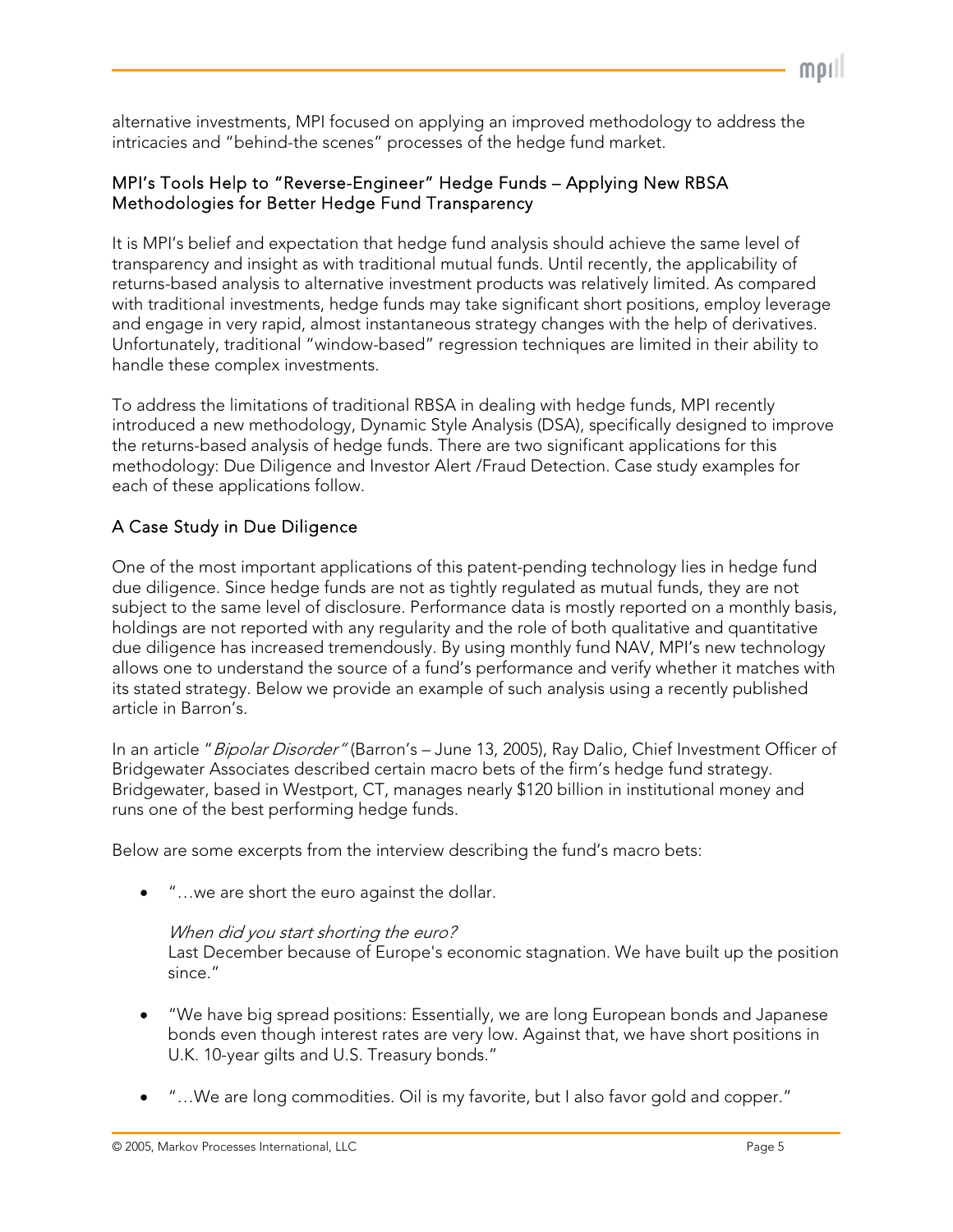• "I'm particularly long Australian and Canadian equities."

For MPI's analysis of this fund, we used fixed income and equity indices from Merrill Lynch and Citigroup. We also used the Euro return index to track the fund's exposure to Euro currency. The Bridgewater Pure Alpha hedge fund returns were taken from the HFR database (Source: Chicago-based Hedge Fund Research). At the time of the interview, only data through April 2005 was available.

Using the above time series, MPI Stylus and its DSA technique derived a dynamic portfolio of market indices that could have produced similar performance over the past several years. The results of this analysis are presented in the area chart below (Figure 4).

In Figure 4 each color represents the percentage weight of an index in such a portfolio. The area above the zero line represents long positions while the area below the zero line represents short positions. If one draws a vertical line at any time point, it will be divided by color bands proportionally to the amounts allocated to each index in the portfolio.



Figure 4. Monthly MPI DSA Analysis – Estimated Asset Allocations

It is clear from this analysis that the MPI Stylus Hedge Fund model picked up long and short positions correctly. Note the long position in both Canadian and Australian equities has been correctly identified, as well as European and Japanese bonds. At the same time, the fund is showing a short position in 10Y+ UK Gilts and the position in Euro switched from long to short at the beginning of 2005 – consistent with the manager's disclosure information.

The performance chart below (Figure 5) is crucial in the due diligence analysis of a fund. It shows cumulative performance to date of the "fund-tracking portfolio" consisting of generic market indices with weights corresponding to the area chart above. Each point on the line chart shows performance (total return) from a date through the last date (April 2005).

mor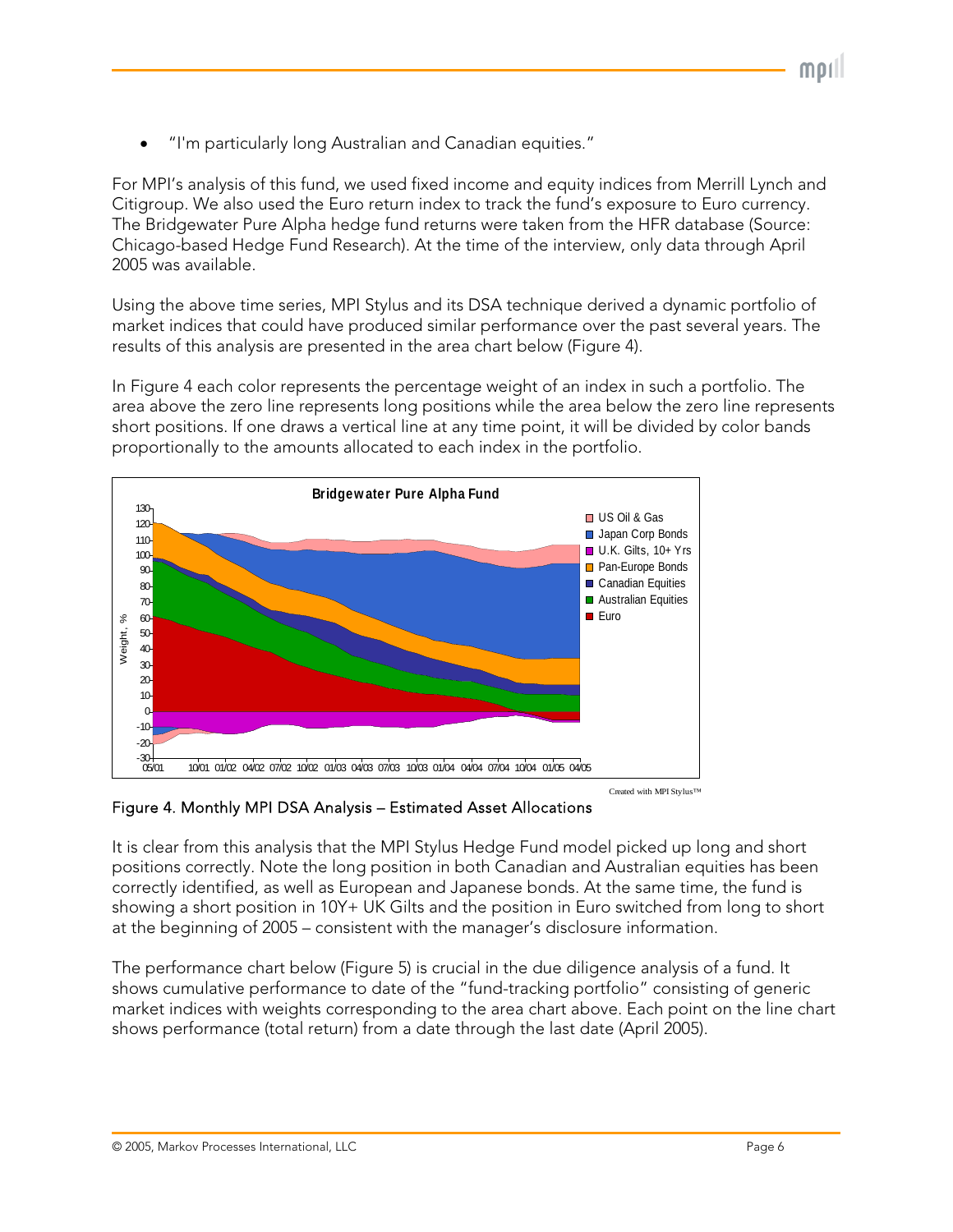



Figure 5. Tracking Fund Performance with Generic Assets

It is clear from Figure 5 that over the past three years the generic portfolio tracks the Bridgewater fund very well. This tells us that (a) the manager's story is credible and matches well with its performance numbers and (b) most of the fund's superior performance vs. its peers can be explained by macro bets rather than individual sector/security selection. Therefore, the "Alpha" in the fund's name is related to the execution of a superior macro strategy

However, there are times when analysis yields a more disturbing view of the fund – one where significant fraud has been indicated by the results.

# Investor Alert and Fraud Detection

It is not always the case that a fund's performance numbers match the story of its manager. In such cases MPI's tools are indispensable in detecting outright fraud. While it is known that hedge fund managers often perform "smoothing" of their returns by over- and understating returns for some months, the case study below illustrates a perfect example of systematic forgery. MPI's DSA methodology works effectively to identify both cases.

According to the Securities and Exchange Commission Litigation Release No. 16412 (January 19, 2000), on January 18, 2000, the SEC filed an emergency enforcement action charging Michael Berger, a 28-year-old Austrian native, with securities fraud. Charged as well were Manhattan Investment Fund Ltd., a hedge fund organized and managed by Berger with approximately 280 investors, and Manhattan Capital Management Inc., an investment advisor owned by Berger. The SEC alleged that starting in September 1996, Manhattan Investment Fund began to sustain market losses that ultimately totaled more than \$300 million, even as Berger was reporting to investors that the fund had returns of between 12 and 27 percent annually.

On November 13, 2001, the Honorable Denise Cote of the United States District Court for the Southern District of New York found Berger liable in securities fraud and ordered fine of \$20 million. "In her opinion and order, Judge Cote found that Berger commenced his fraudulent scheme almost immediately after the Fund began its operations in mid-1996. Judge Cote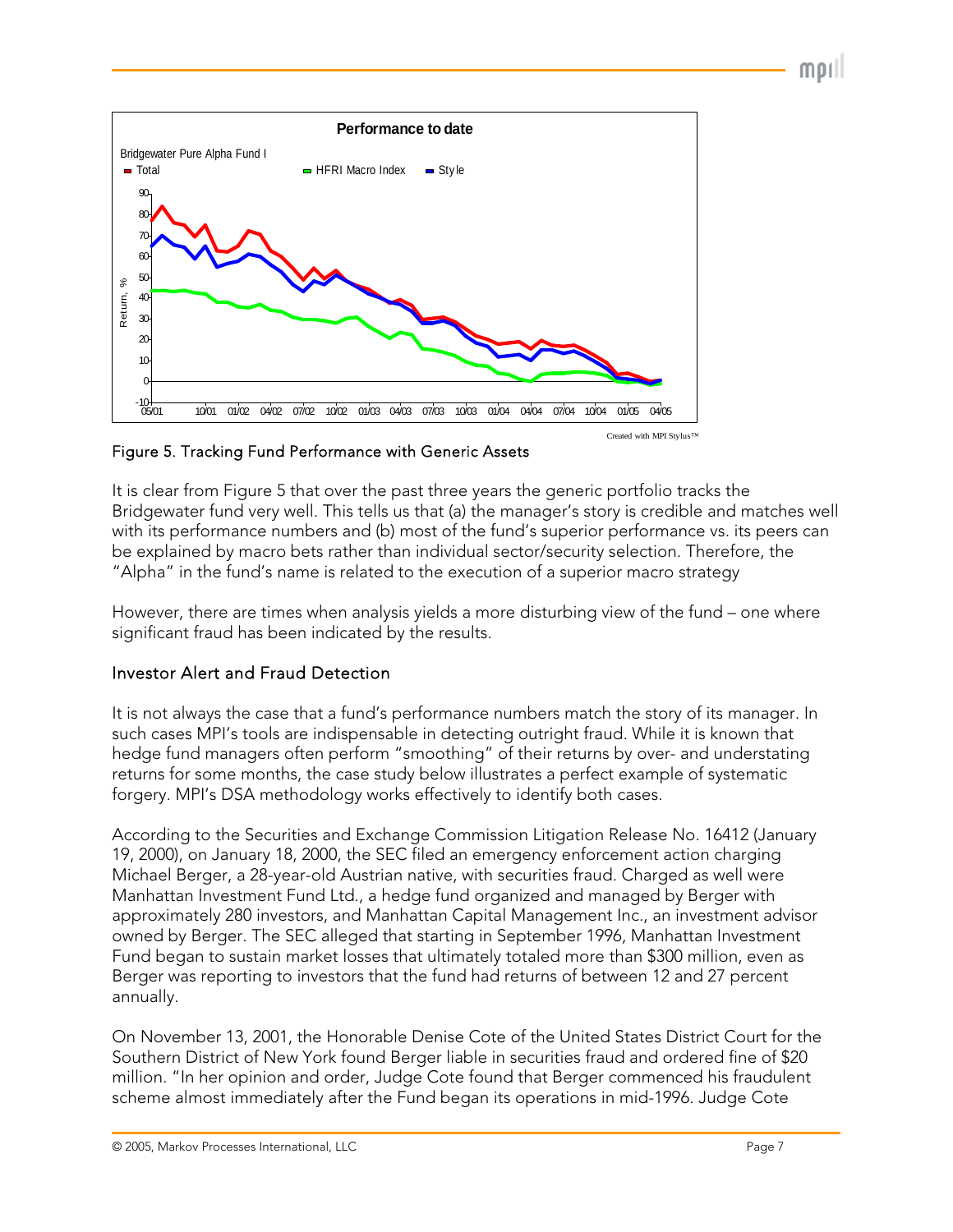further found that, as a result of Berger's trading strategy, the Fund consistently suffered losses which ultimately totaled nearly \$400 million. Instead of accurately reporting the losses the Fund was experiencing, however Berger created fictitious account statements which substantially overstated the market value of the Fund's holdings."1

In this analysis of the Manhattan Fund we will focus on the ability of MPI's DSA methodology to detect fraud using the fund's reported monthly returns from January 1997 through December 1999. During this time, Michael Berger readily supplied investors with performance results. Fund performance statistics looked very good and the Sharpe Ratio, a common measure of the performance efficiency of hedge funds, failed to provide any warning to investors. On the contrary, rolling 24 month Sharpe Ratios were extremely stable, when compared to the peer group of about 300 Equity Hedge and Market Neutral funds from the HFR database (Figure 6). In fact, it was the stability of the fund's efficiency that primarily attracted investors to this fund amid high market volatility and uncertainty.



Figure 6. Manhattan Fund Sharpe Ratio Compared to Peers

In our analysis, we followed the path of a doubtful analyst or investor trying to find justification for reported performance results given Berger's description of the strategy (shorting tech shares). For this analysis, we used Dow Jones US sector indices.

mor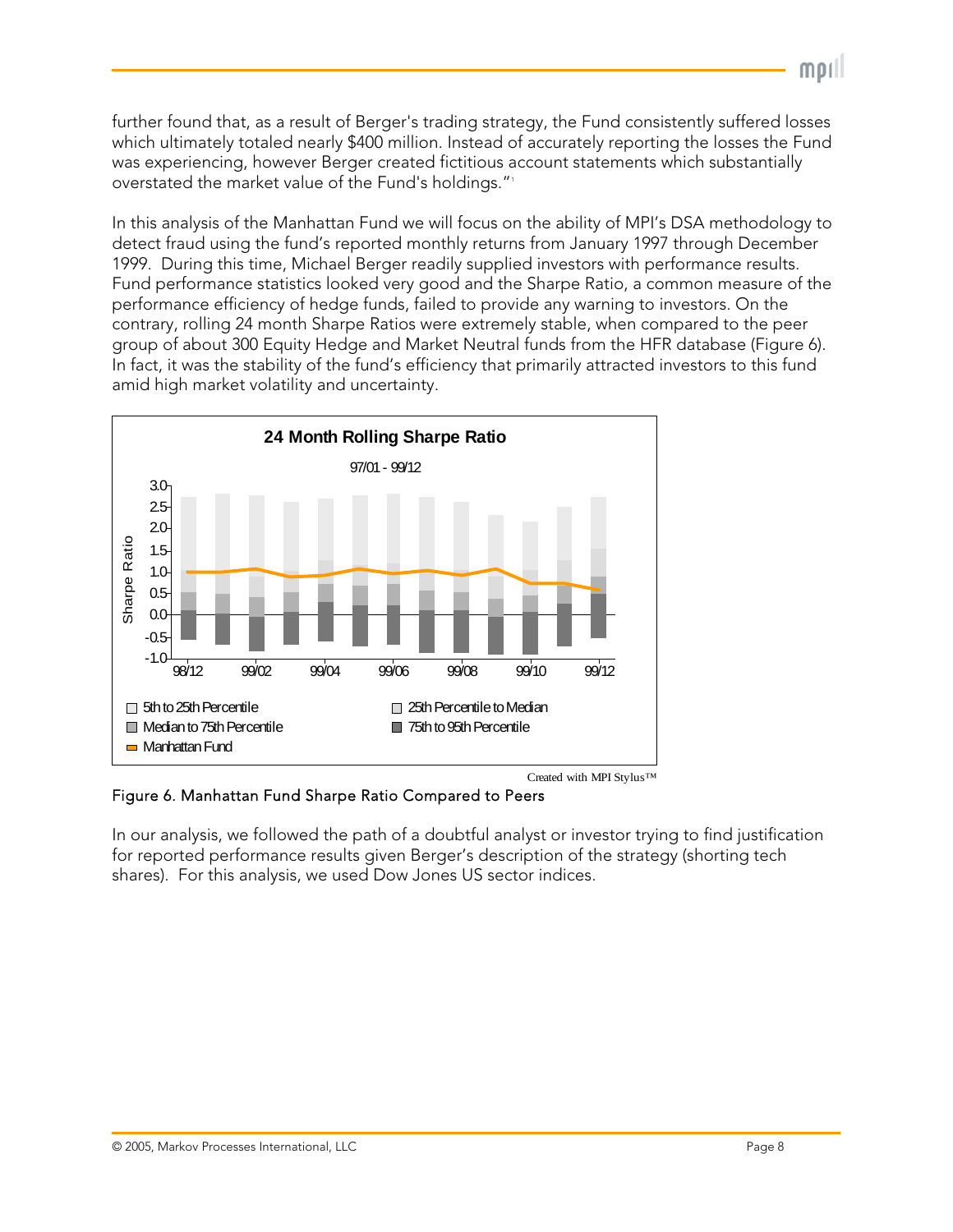morll



Figure 7. Monthly MPI DSA Analysis – Potential Sector Exposures

The Figure 7 chart shows a "potential" strategy that produced results that would match the ones of the Manhattan Fund. The main short positions in this strategy are in consumer, industrial and healthcare stocks. Nothing here implies the strategic shorting of technology shares claimed by Berger.



Figure 8. Fund Performance vs. Hypothetical Tracking Portfolio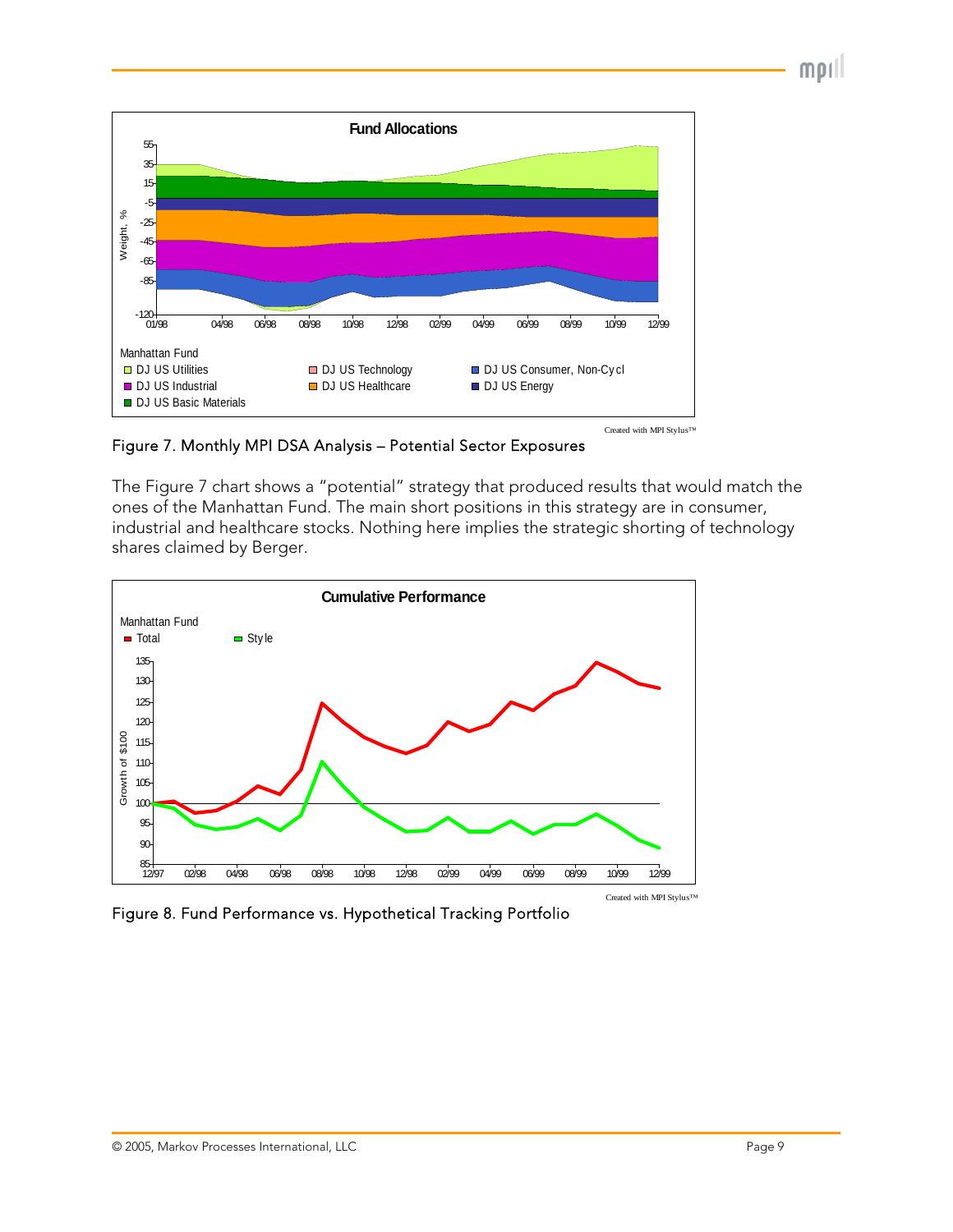$m$ pill



<span id="page-9-0"></span>Figure 9. Differential Returns – Indication of Possible Fraud

A careful analysis of the Performance chart in Figure 8 shows that the fund's compounded growth line (red) could be obtained from the growth line of the portfolio driven by sectors (green) by rotating it upwards. Such linear difference can be obtained by adding a constant number on a monthly basis to the sector portfolio from Figure 8. This difference is presented in [Figure](#page-9-0) . There is little volatility in these numbers and they show that about 2% was constantly added monthly from an unknown source. A steady stream of monthly Differential Returns is very unusual for a regular fund and is a clear indication of either return smoothing or fraud. All of which has been indicated by the DSA analysis of monthly data.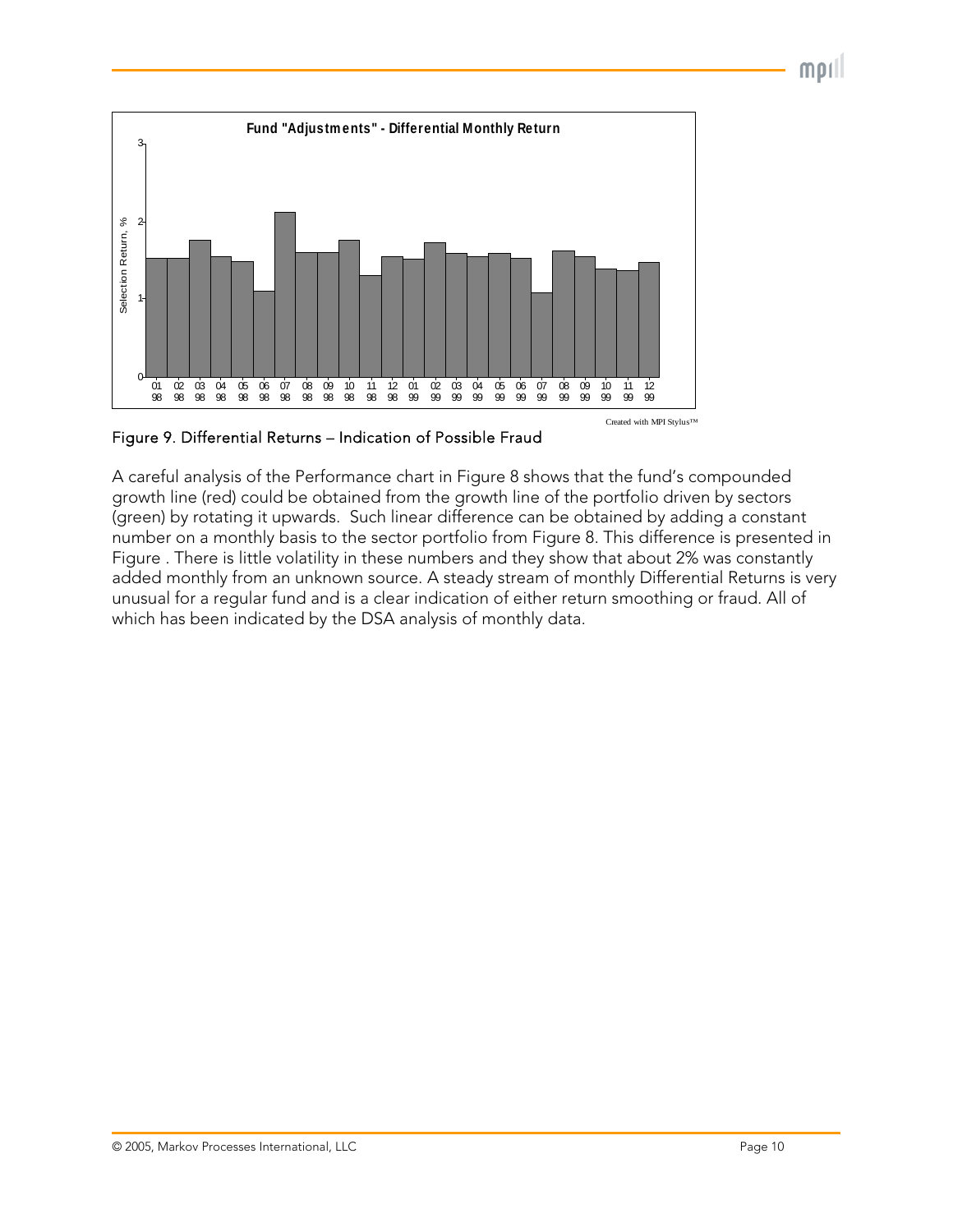## Summary

Since its inception as a new financial analysis technology in the early 1990s, returns-based style analysis has become a ubiquitous and essential tool in the analysis of traditional mutual funds and other managed accounts. Such investments, it should be noted, offer a wealth of other due diligence opportunities such as holdings, etc. Hedge Funds, unfortunately for analysts and other investors, offer very little information or tangible clues as to their actual management decisions and there are even fewer tools available that can shed any light on what is really happening behind the scenes.

Until now, returns-based style analysis – which has been so successful with traditional managers - has offered hedge fund analysts with tantalizing, but often insufficient information. MPI's new Dynamic Style Analysis technique is designed to overcome many of the limitations that traditional RBSA has in dealing with alternative investments so that a brighter spotlight can be shined on the management and behavior of these popular and often secretive funds. Especially in the current climate of heightened due diligence, it is more important than ever that hedge fund investors and their analysts have the best tools available to better understand their possible investments options and, if necessary, to defend their decisions.

# About MPI

Markov Processes International, LLC (MPI) leads the industry in developing superior analysis and reporting solutions for financial services organizations. MPI's Stylus series of applications and customized consulting services provide more than 180 client firms and 1,500 users with improved integration, analysis, reporting and distribution of investment information. For more information visit [www.markovprocesses.com.](http://www.markovprocesses.com/)